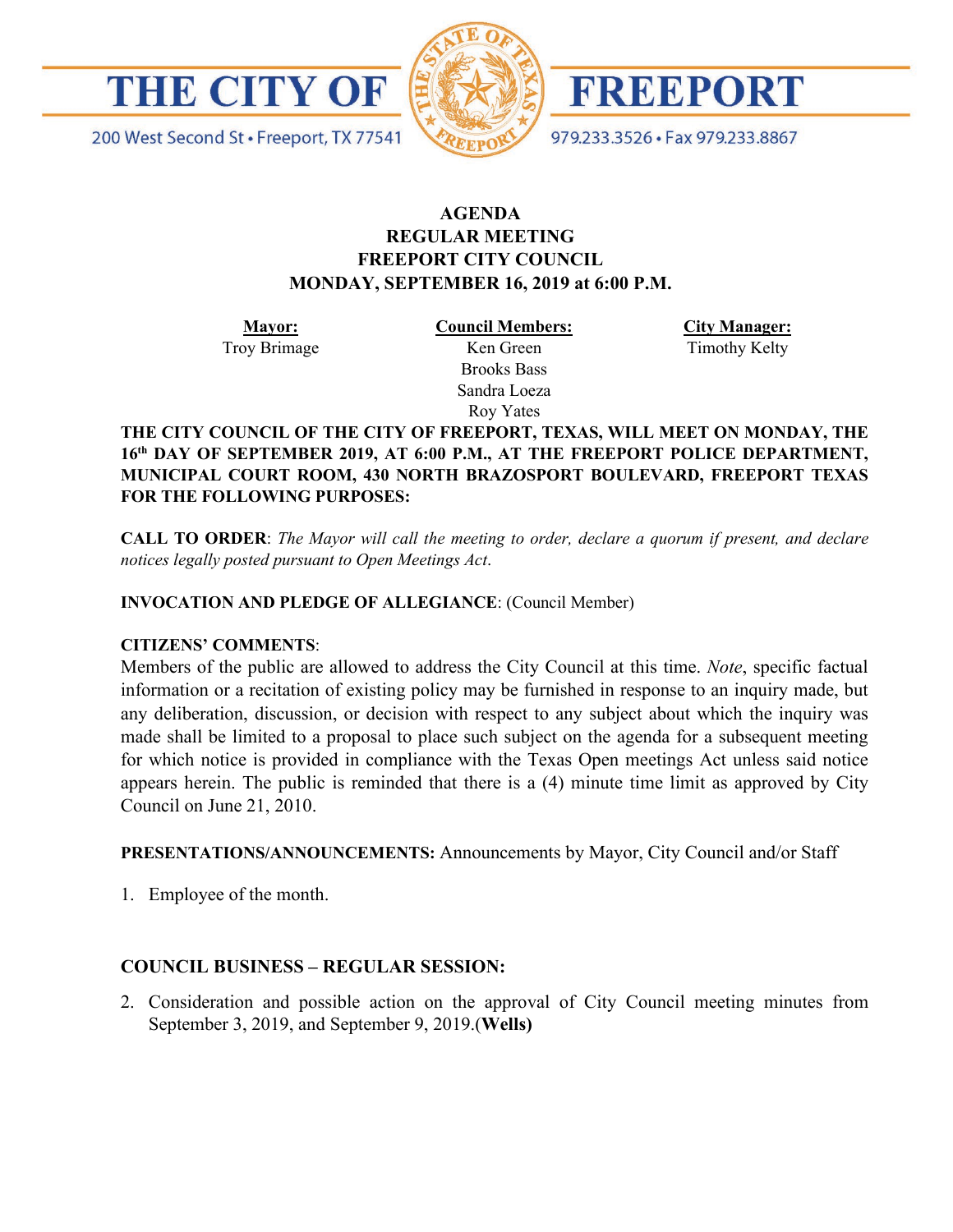- 3. **Public Hearing:** To review the Juvenile Curfew Ordinance of City of Freeport, Texas codified as Section130.20 through 130.99 of Freeport's Code of Ordinances, for purpose of determining whether or not to abolish, continue or modify said ordinance. **(Garivey)**
- 4. Consideration and possible action regarding Ordinance No.2019-2582 approving the Property Tax Rates for 2019 Tax Year. **(Russell)**
- 5. Ratification of the Fiscal Year 2019-2020 Adopted Budget **(Russell)**
- 6. Consideration of Ordinance No. 2019-2583 adopting an amendment to the budget for the 2018- 2019 fiscal year. **(Russell)**
- 7. Consideration of approval of Resolution No. 2019-2606 the bid for Bank Depository services. **(Russell)**
- 8. Consideration of authorizing engagement letter to conduct audit for FY 2018-2019 **(Russell)**
- 9. Consideration of approving Resolution No. 2019-2607 regarding a rate increase of EMS Services. **(Motley)**
- 10. Consideration to approve Resolution No. 2019-2608 approving BASF Firefighting & Emergency Support Services Agreement**.(Motley)**
- 11. Consideration to approve Resolution No. 2019-2609 approving the EDC Budget **(Holman)**
- 12. Consideration and possible action on Change order #4 to the contract with Sorrell Construction for the 2019 Concrete Street Repair Project. **(Hoelewyn)**

#### **WORK SESSION:**

- 13. The City Council may deliberate and make inquiry into any item listed in the Work Session.
	- A. Mayor Troy T. Brimage announcements and comments.
	- B. Councilman Green Ward A announcements and comments.
	- C. Councilman Bass Ward B announcements and comments.
	- D. Councilwoman Loeza Ward C announcements and comments.
	- E. Councilman Yates Ward D announcements and comments.
	- F. City Manager Tim Kelty announcement and comments
	- G. Updates on current infrastructure.
	- H. Update on reports / concerns from Department heads.

#### **CLOSED SESSION:**

14. Executive Session regarding economic development (Projects 2019-2 and 2019-3), and Attorney Consultation (Potential Litigation) in accordance with Vernon's Texas Government Code Annotated, Chapter 551, 551.087 and Chapter 551, 551.071.

## **COUNCIL BUSINESS – REGULAR SESSION:**